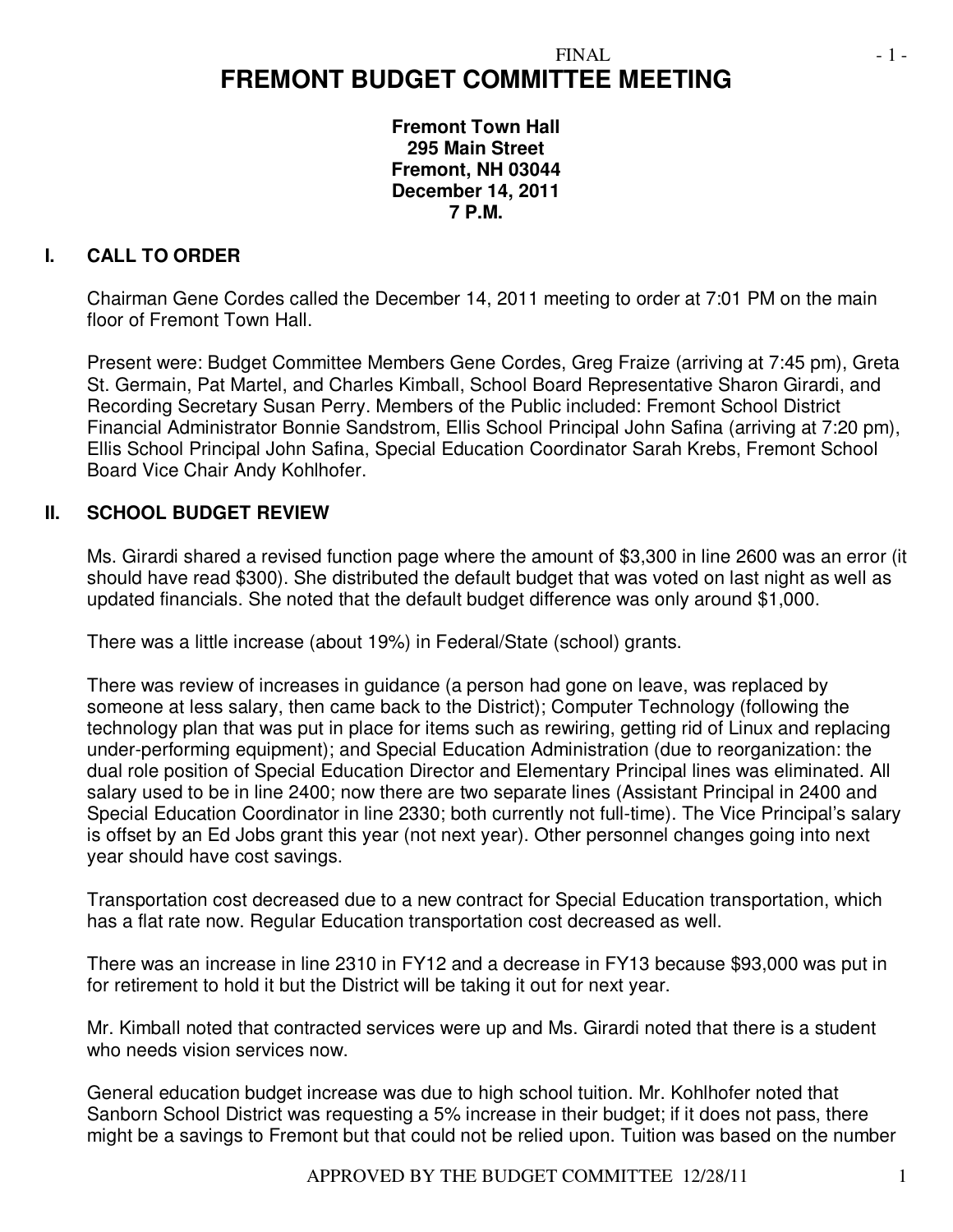#### $FINAL$   $-2$  -

of Fremont students going to Sanborn Regional High school and the guaranteed maximum rate. By around November 1, the number of graduates, students coming in, etc. is usually determined. The tuition rate can adjust through the year and by April usually a decision is made as to what the bill would look like and at the last quarter they do reconciliation based on the number of days children were enrolled.

Ms. St. Germain commended the school on the budget work especially in these tough times. Mr. Cordes agreed that the budget was well received and there was good effort. There was discussion about tracking budget line transfers, noting that the goal was to get to a point where spending was done by budget lines.

Mr. Kimball mentioned that he wanted to review the November 30 financial report before voting on the school budget.

There was discussion about employee health insurance benefits and rates.

There was discussion about feelings on the school budget process including trying to level-fund the school budget and the improvements that came from changes made at Ellis.

There was discussion about student enrollment and how charter schools work (funded by the State but can accept private funding, trust funds, etc. to make up the difference; District is responsible for students with IEPs going there; teachers there do not have to be certified). Some Fremont students who had been on a waiting list to attend Charter School found it was not what they thought it would be and have returned to Ellis.

There was talk about the appreciation for the work done as a team (Administration, staff, School Board) in coming up with the school budget this year.

Mr. Kohlhofer mentioned that the School Board had received a list of capital projects so they had an idea of what needed to be addressed in school.

There was discussion about the default budget and how there was only a \$1,000 difference from the proposed budget. Proposed Warrant Articles included: Collective Bargaining units; putting \$10,000 in the existing expendible trust if there is a fund balance (for emergency use/for building repairs and maintenance); and Foreign Language Teacher.

There would be a meeting on December 21 to go over where they were with Collective Bargaining, the operating budget, Warrant Articles, etc.

# **III. OTHER BUDGETS**

## CAPITAL OUTLAY

The Committee members reviewed the Capital Outlay line. They needed clarification on the Bond Proceeds (lease vs. bond in text of Warrant Article).

*Patricia Martel moved for the Budget Committee to recommend a Warrant Article (#12) for \$49,550 to be raised and appropriated to continue the Public Health Mosquito Control Program. Sharon Girardi seconded the motion. Motion passed 6:0.*